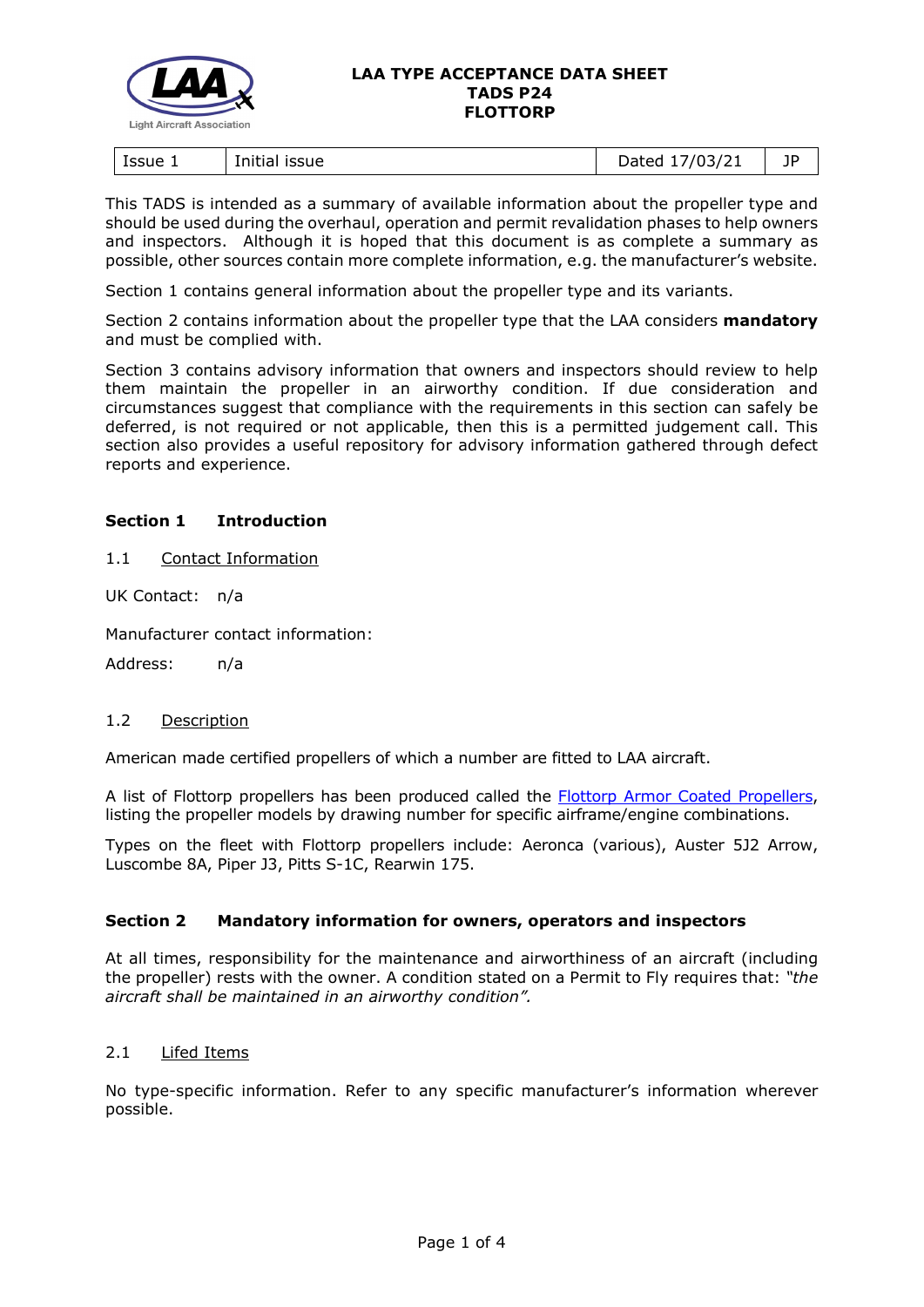

# 2.2 Operator's Manuals

Where possible, the manuals describing setup, operation and maintenance procedures for the propeller should be obtained from the manufacturer or importer and retained with the aircraft's records.

The Flottorp F12 Service Manual is available for purchase from [Univair.](https://www.univair.com/categories/propellers/flottorp.html)

## 2.3 Maintenance Schedule

Standard maintenance procedures for propellers apply.

Refer to specific manufacturer's information wherever possible. The Flottorp F12 Service Manual is available for purchase from [Univair.](https://www.univair.com/categories/propellers/flottorp.html)

Propellers fitted to LAA administered aircraft that are maintained either in accordance with the manufacturer's maintenance schedule, the CAA Light Aircraft Maintenance Schedule (LAMS) [CAP 411](http://www.caa.co.uk/CAP411) or the LAA Generic Maintenance Schedule, further details of which can be found in LAA Technical Leaflet [TL 2.19: The LAA Generic Maintenance Schedule.](http://www.lightaircraftassociation.co.uk/engineering/TechnicalLeaflets/Operating%20An%20Aircraft/TL%202.19%20The%20LAA%20Generic%20Maintenance%20Schedule.pdf) Note: The CAA and LAA produced maintenance schedules were originally written around the maintenance requirements of aircraft fitted with traditional aircraft engines and propellers.

Some aircraft may have mandated maintenance requirements and/or schedules which are stated on the aircraft's Operating Limitations document and these must be followed.

More information on maintenance schedules can be found in the [Aircraft Maintenance](http://www.lightaircraftassociation.co.uk/engineering/Maintenance/Aircraft_Maintenance.html) section of the LAA website.

Variable pitch propellers require a dedicated log book. Log books can be purchased from the [LAA Online Shop.](https://services.lightaircraftassociation.co.uk/catalog/265)

## 2.4 Airworthiness Directives

There is one FAA AD that affects some Flottorp propellers:

| <i>Reference ID</i> | Dated | Description                                                                                    |
|---------------------|-------|------------------------------------------------------------------------------------------------|
| FAA AD 64-07-03     |       | 10 Apr 64 Applies to all F12A-3 and F12A-5 series propellers with<br>FS200-1 propeller spinner |

Check the [FAA AD Library](https://rgl.faa.gov/Regulatory_and_Guidance_Library/rgAD.nsf/Frameset?OpenPage) for revisions to the above AD and for additional ADs that may have been published. If the original manufacturer cannot be found in the list, use the search function as the TC holder may have changed.

#### 2.5 Mandatory Permit Directives

No type-specific MPDs at this time.

Check CAA [CAP 661](http://www.caa.co.uk/cap661) which lists MPDs issued before 31 January 2012 and is no longer being updated.

The CAA now provides links to MPDs issued after 31 January 2012 on the [CAA MPD Listing](http://publicapps.caa.co.uk/modalapplication.aspx?appid=11&mode=list&type=sercat&id=55) page of their website.

The LAA website should be checked for MPDs that are non-type specific in LAA Technical Leaflet [TL 2.22: Non-Type Specific MPDs.](http://www.lightaircraftassociation.co.uk/engineering/TechnicalLeaflets/Operating%20An%20Aircraft/TL%202.22%20non-type%20specific%20MPDs.pdf)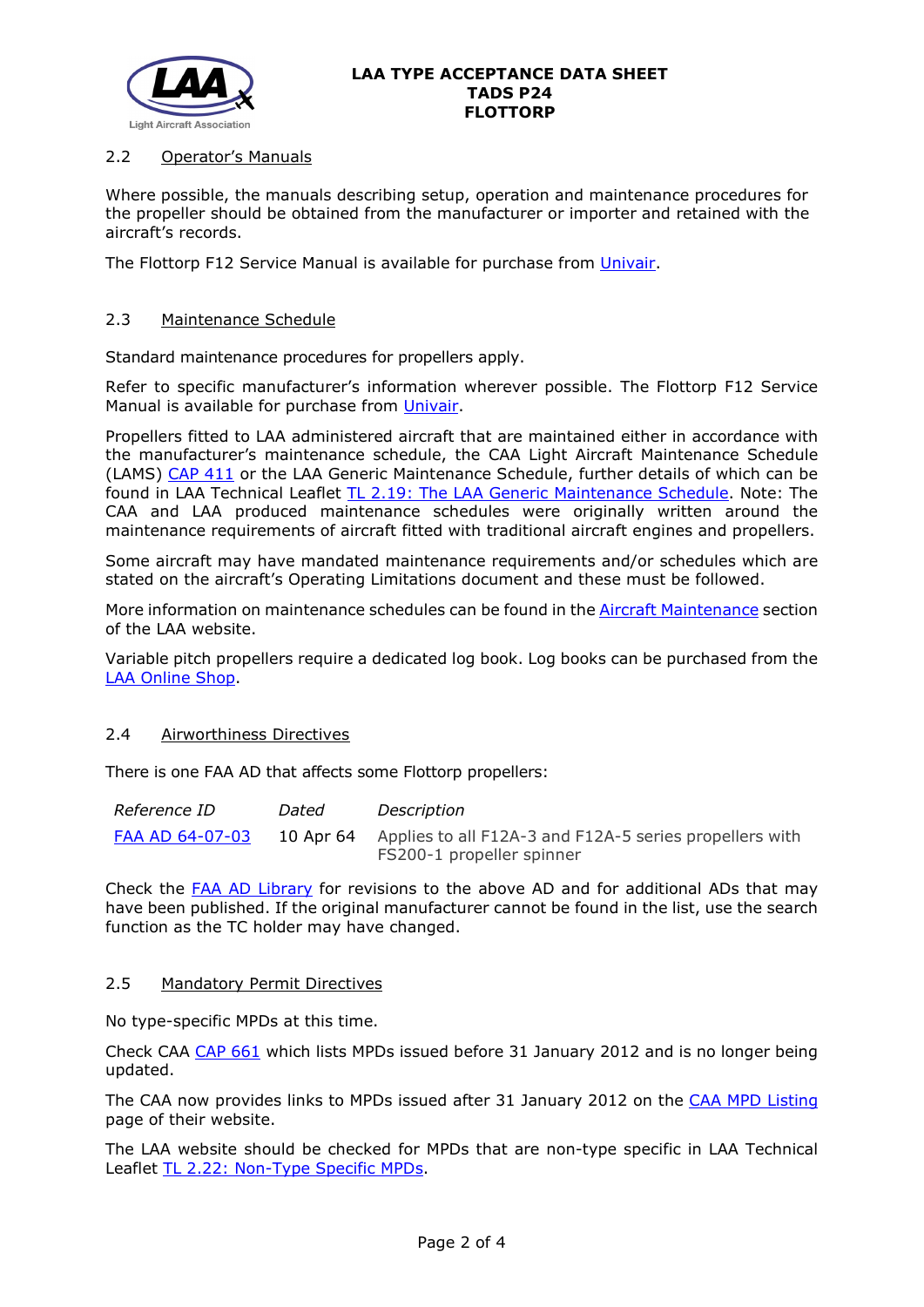

# 2.6 CAA Mandatory Requirements for Airworthiness CAP747 and Civil Aircraft Airworthiness Information and Procedures (CAAIP) CAP562

No type-specific requirements or information at this time.

CAA publications [CAP 747](http://www.caa.co.uk/CAP747) and [CAP 562](http://www.caa.co.uk/CAP562) contain information that may be relevant to LAA administered aircraft and should be checked for applicability.

In particular, refer to [CAP 747](http://www.caa.co.uk/CAP747) Generic Requirement GR No. 17 which concerns the maintenance requirements for variable pitch propellers installed on aircraft holding a UK Certificate of Airworthiness but may also be pertinent to LAA administered aircraft.

## 2.7 LAA Required Modifications (including LAA issued AILs, SBs, etc)

No type-specific required modifications at this time.

#### 2.8 Operating Limitations to be Placarded or Shown by Instrument Markings

The Operating Limitations document for the aircraft will specify aircraft and powerplant limitations for that particular aircraft. Where a propeller is being fitted in accordance with a Propeller Type List ( $PTL/1$ ), any limitations proscribed by the relevant  $PTL/1$  document must be adhered to.

Notes:

- Refer to the propeller manufacturer's latest documentation for the definitive parameter values and recommended placards.
- Data stated on the aircraft's Operating Limitations document must be displayed by means of cockpit placards or instrument markings.

## **Section 3 Advice to owners, operators and inspectors**

#### 3.1 General

Where possible, the manuals describing setup, operation and maintenance procedures for the propeller should be obtained from the manufacturer or importer and retained with the aircraft's records.

## 3.2 Standard Options

There are no Standard Options for any propellers fitted to LAA administered aircraft at this time.

#### 3.3 Manufacturer's Information (including Service Bulletins, Service Letters, etc)

In the absence of any over-riding LAA classification, inspections and modifications published in the manufacturer's continuing airworthiness data should be satisfied according to the recommendations therein. It is the owner's responsibility to be aware of and supply such information to their inspector.